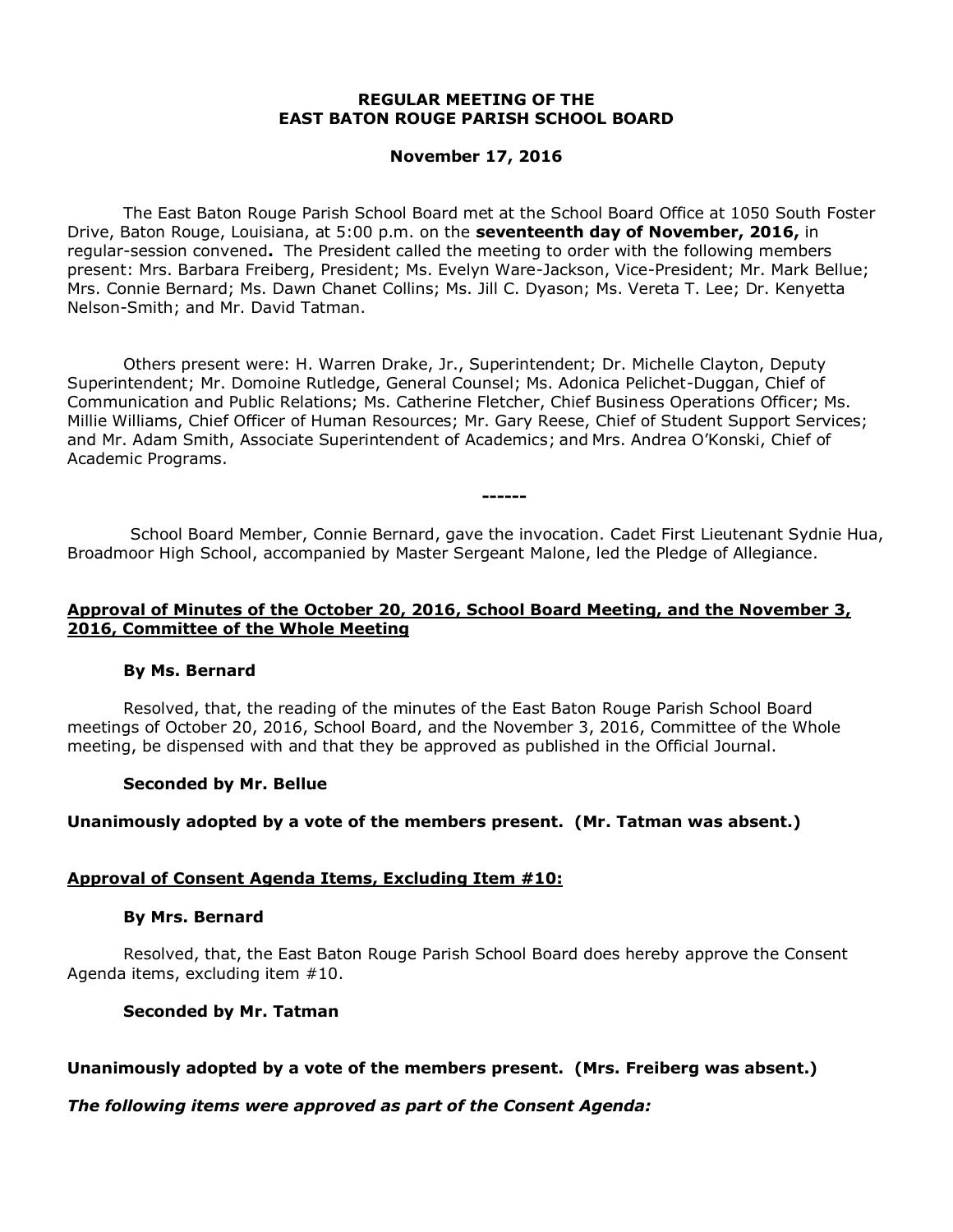Approval of a professional services contract between the East Baton Rouge Parish School Board and Peterson's Velocity in the amount of \$184,000.00 for tutoring, remediation, and professional development for the following non-public Title I schools: Redemptorist, St. Gerard, Sacred Heart, St. Francis Xavier, and St. Louis King of France. (Funding Source: Title I).

Approval of a professional services contract between the East Baton Rouge Parish School Board and WVLA for the "School Spotlight" advertising in the amount of \$18,600.00. (Funding Source: Communications – Advertising)

Approval of the proposed 2017-2018 School Year Calendar.

Approval of the following budgets: a)Education Excellence Fund (EEF) 2016-2017 budget b) Semi-Annual Financial Tax Plan update for the Preliminary Actual 2015-2016 Financials and the proposed 2016-2017 budgets for the Tax Plan Propositions 1, 2, and 3.

Approval of the following grants: a) RocketKidz Foundation grant in the amount of \$2,500.00 for the continuation of an after-school soccer program at the following five (5) elementary schools: Brownfields, Progress, Ryan, Sharon Hills, and White Hills. b) U.S. Environmental Protection Agency National Clean Diesel Funding Assistance Program Geaux Clean grant in the amount of \$772,558.00 and a twenty-five percent match towards the East Baton Rouge Parish School System's purchase of propane fueled buses, beginning July 2017. c) CarMax Foundation and KaBOOM Imagination Playground grant and Letter of Intent (LOI) for Greenbrier Elementary School.

Approval of the recommendation of Mr. Domoine Rutledge, General Counsel, EBRPSB, in the following matters: a)Tandi Lessard vs. Deborah Ayo and Berkley Insurance Company; Suit No.: 628,051; Division D; 19<sup>th</sup> JDC; Parish of East Baton Rouge. b) Phillip Fieldings vs. Brerona Harris and EBRPSB; Suit No.: 629,941; Division D; 19<sup>th</sup> JDC; Parish of East Baton Rouge.\*

# **END OF CONSENT AGENDA ITEMS**

**------**

# **Approval of Financial Audit Results**

#### **By Mr. Tatman**

Resolved, that, the East Baton Rouge Parish School Board does hereby approve the financial audit results for the fiscal year ended June 30, 2016.

# **Seconded by Mrs. Bernard**

# **Unanimously adopted by a vote of the members present. (Mrs. Freiberg was absent.)**

# **Approval of Test Security Policy**

# **By Dr. Nelson-Smith**

Resolved, that, the East Baton Rouge Parish School Board, does hereby approve the proposed Test Security policy.

# **Seconded by Mrs. Bernard**